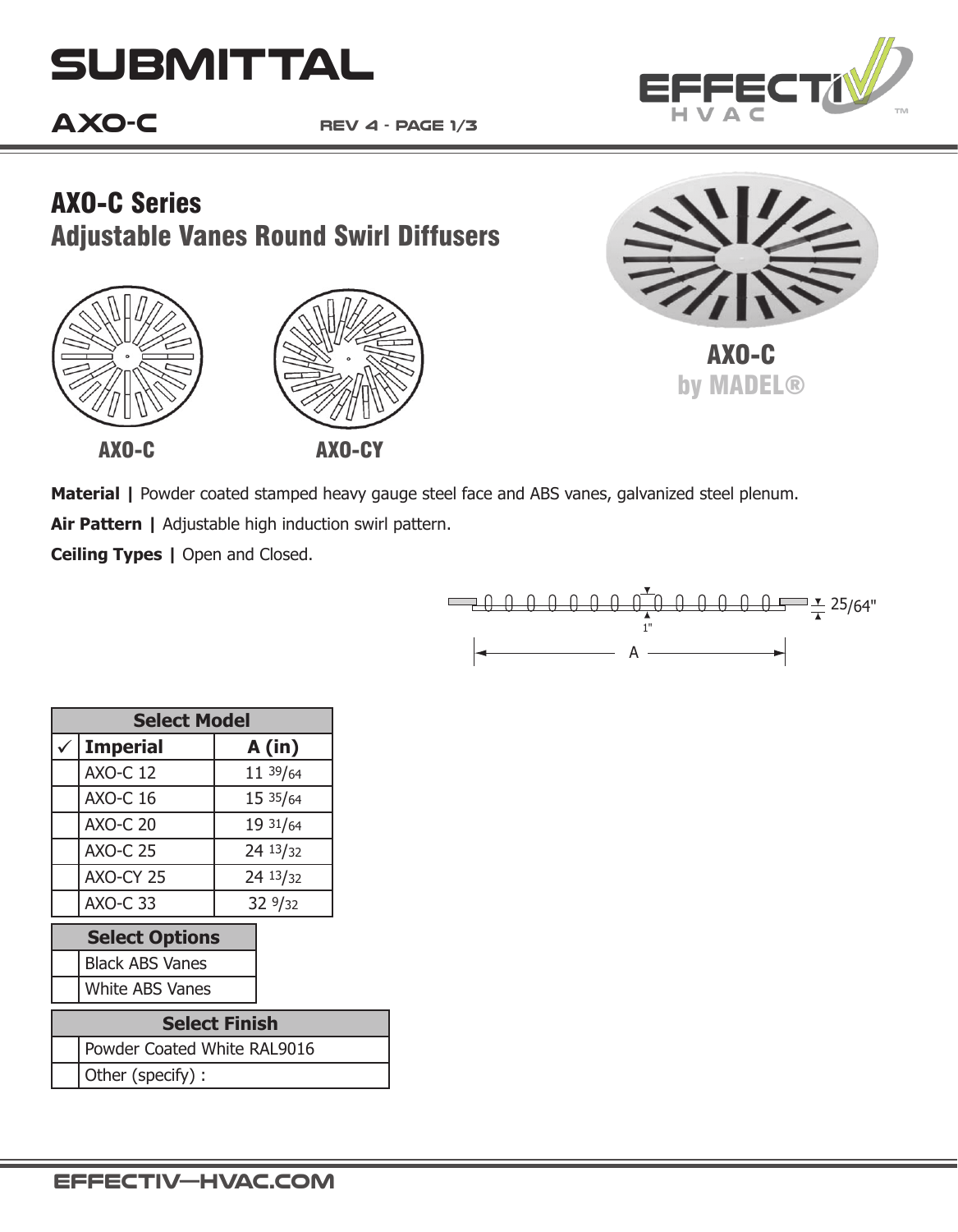# **Submittal**

**AXO-C rev 4 - page 2/3**



#### Plenum



PERFAIR-CS

Cylindrical with side duct connection, ideal for closed ceilings.



#### PERFAIR-CT

Conical with top duct connection, ideal for open ceilings with visible duct.

| <b>Select Model - Imperial</b> |                          |                            |                  |                 |    | <b>Select Model - Imperial</b> |                        |                            |                  |                 |    |
|--------------------------------|--------------------------|----------------------------|------------------|-----------------|----|--------------------------------|------------------------|----------------------------|------------------|-----------------|----|
| $\checkmark$                   | <b>Model</b>             | <b>Duct</b><br><b>Size</b> | B                | Е               | н  | $\checkmark$                   | <b>Model</b>           | <b>Duct</b><br><b>Size</b> | в                | Е               | н  |
|                                | <b>PERFAIR-CS 1205</b>   | 5                          | $11^{3/8}$       | 47/8            | 9  |                                | <b>PERFAIR-CT 1205</b> | 5                          | $11 \frac{3}{8}$ | 47/8            | 6  |
|                                | <b>PERFAIR-CS 1206</b>   | 6                          | $11^{3/8}$       | 57/8            | 9  |                                | <b>PERFAIR-CT 1206</b> | 6                          | $11 \frac{3}{8}$ | 57/8            | 6  |
|                                | <b>PERFAIR-CS 1208</b>   | 8                          | $11^{3/8}$       | 77/8            | 9  |                                | <b>PERFAIR-CT 1208</b> | 8                          | $11^{3/8}$       | 77/8            | 6  |
|                                | <b>PERFAIR-CS 1606</b>   | 6                          | $15 \frac{1}{4}$ | $5\frac{7}{8}$  | 10 |                                | <b>PERFAIR-CT 1606</b> | 6                          | $15 \frac{1}{4}$ | $5\frac{7}{8}$  | 6  |
|                                | <b>PERFAIR-CS 1608</b>   | 8                          | $15 \frac{1}{4}$ | 77/8            | 10 |                                | PERFAIR-CT 1608        | 8                          | $15 \frac{1}{4}$ | 77/8            | 6  |
|                                | <b>PERFAIR-CS 2006</b>   | 6                          | 19               | 57/8            | 12 |                                | <b>PERFAIR-CT 2006</b> | 6                          | 19               | 57/8            | 8  |
|                                | <b>PERFAIR-CS 2008</b>   | 8                          | 19               | 77/8            | 12 |                                | <b>PERFAIR-CT 2008</b> | 8                          | 19               | 77/8            | 8  |
|                                | <b>PERFAIR-CS 2010</b>   | 10                         | 19               | 97/8            | 12 |                                | <b>PERFAIR-CT 2010</b> | 10                         | 19               | 97/8            | 8  |
|                                | <b>PERFAIR-CS 2506</b>   | 6                          | 24               | 57/8            | 13 |                                | <b>PERFAIR-CT 2506</b> | 6                          | 24               | 57/8            | 8  |
|                                | <b>PERFAIR-CS 2508</b>   | 8                          | 24               | 77/8            | 13 |                                | <b>PERFAIR-CT 2508</b> | 8                          | 24               | 77/8            | 8  |
|                                | <b>PERFAIR-CS 2510</b>   | 10                         | 24               | 97/8            | 13 |                                | <b>PERFAIR-CT 2510</b> | 10                         | 24               | 97/8            | 8  |
|                                | <b>PERFAIR-CS 2512</b>   | 12                         | 24               | $11\frac{7}{8}$ | 13 |                                | <b>PERFAIR-CT 2512</b> | 12                         | 24               | $11\frac{7}{8}$ | 8  |
|                                | <b>PERFAIR-CS 3312</b>   | 12                         | 33               | $11\frac{7}{8}$ | 16 |                                | PERFAIR-CT 3312        | 12                         | 33               | $11\frac{7}{8}$ | 12 |
|                                | All dimensions in inches |                            |                  |                 |    |                                |                        |                            |                  |                 |    |